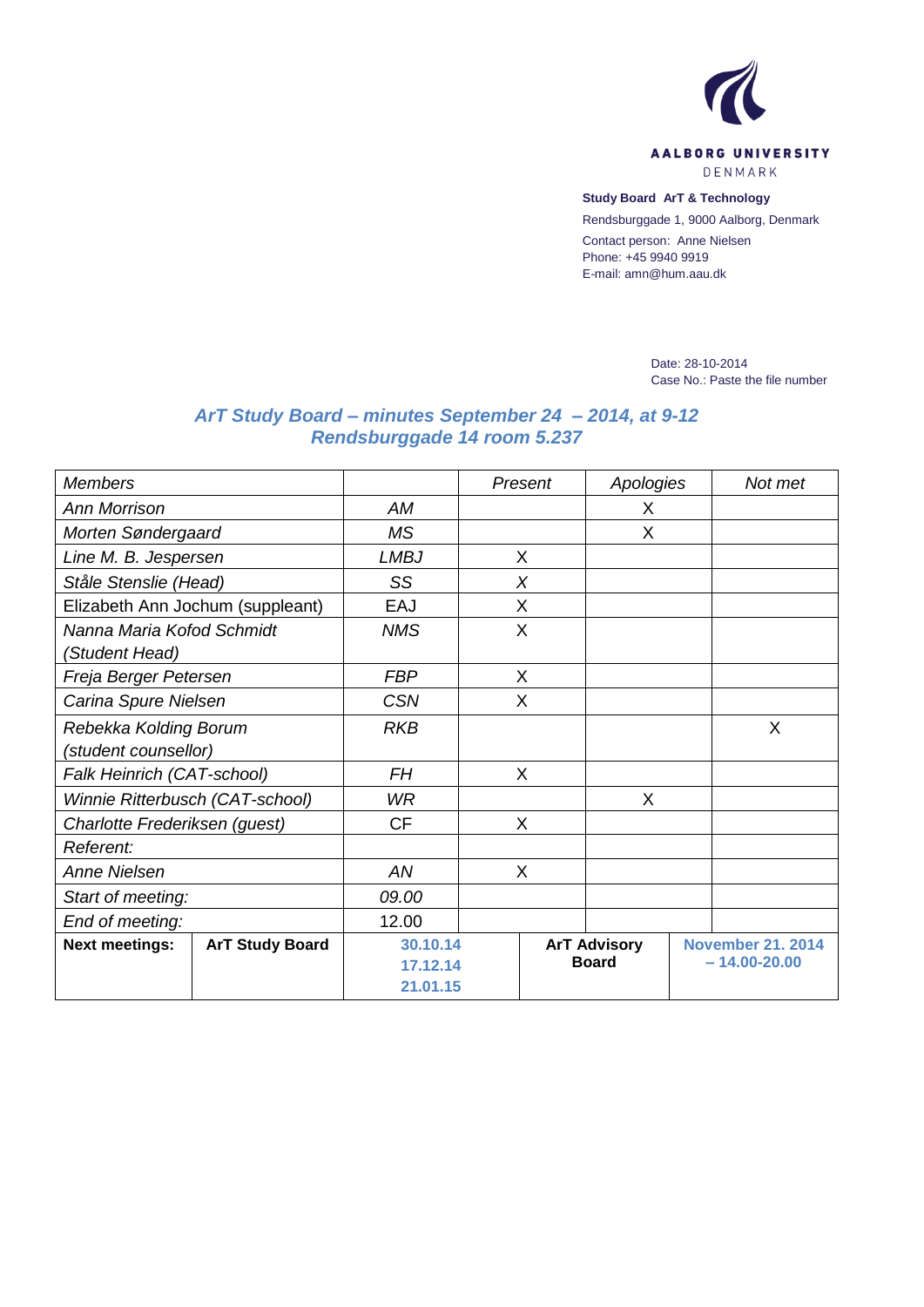

| Item.          | Subject:                                                                                             |          |            |       |                |
|----------------|------------------------------------------------------------------------------------------------------|----------|------------|-------|----------------|
|                |                                                                                                      |          |            |       |                |
|                |                                                                                                      |          |            |       |                |
|                |                                                                                                      |          |            |       |                |
|                |                                                                                                      | Attached | nformation | ebate | Decision       |
| 1 <sub>1</sub> | Approval of Agenda 24.09.2014                                                                        |          |            |       | $\overline{X}$ |
|                | Academic writing                                                                                     |          |            |       |                |
|                | Examformat of module 16 and 18                                                                       |          |            |       |                |
|                | Approved with this extra items.                                                                      |          |            |       |                |
| 2.             | Approval of Minutes - meeting August, 21 2014.                                                       | X        |            |       | X.             |
|                | Approved                                                                                             |          |            |       |                |
| 3.             | News:                                                                                                |          |            |       |                |
| a.             | - Head of Study (SS)                                                                                 |          |            |       |                |
|                | Semester start has been good. High activity.                                                         |          |            |       |                |
|                | ARS Electronica interesting and an international meeting point - as always                           |          |            |       |                |
|                | Several guest lecturers since last time:                                                             |          |            |       |                |
|                | 1 Franz Fischnaller (Obel trial lecture)                                                             |          |            |       |                |
|                | 2 Palle Dahlstedt (Obel trial lecture)<br>3 Dragan Zivadinov                                         |          |            |       |                |
|                |                                                                                                      |          |            |       |                |
|                | Equipment in ArT LAB is placed in Electronic Lab which JTN is in charge of.                          |          |            |       |                |
|                | FAB LAB - is for fabrication for ArT students.                                                       |          |            |       |                |
|                | The Lab is still not running at all. The security is missing - and it is still not fur-              |          |            |       |                |
|                | nished and air ventilation is missing. (SS will deal to it)                                          |          |            |       |                |
|                | House regulation is missing - ask Technical Department for them again. (AN)                          |          |            |       |                |
|                | How to get access to the equipment.                                                                  |          |            |       |                |
|                | The students' needs to have some equipment for their own use.                                        |          |            |       |                |
|                | LAB budget must be solved to buy equipment every year. (SS)                                          |          |            |       |                |
|                | A meeting between the departments and the board is necessary.                                        |          |            |       |                |
| b.             | - Relate (SS)                                                                                        |          |            |       |                |
|                | No news.                                                                                             |          |            |       |                |
|                | FH will arrange a meeting soon.                                                                      |          |            |       |                |
|                | ArT6 students are missing cooperation between research and study.                                    |          |            |       |                |
| c.             | - Students (NMKS)<br>NMKS gave a short orientation about what to do for the students working for the |          |            |       |                |
|                | board.                                                                                               |          |            |       |                |
|                | FBP/LMBJ are organizing a gallery crawl in October 2014 for all ArT people. Will                     |          |            |       |                |
|                | be put in the moodle calendar.                                                                       |          |            |       |                |
| d.             | - Students Supervisors (NMKS/RKB)                                                                    |          |            |       |                |
|                | Have had a lot of inquiries from other students that are interested in changing to                   |          |            |       |                |
|                | ArT.                                                                                                 |          |            |       |                |
| е.             | - CAT-school (FH/WRB)                                                                                |          |            |       |                |
|                | Are working with the ERASMUS Mundus Program.<br><b>Evaluation Spring 2014</b>                        | X        |            | X     |                |
| 4              |                                                                                                      |          |            |       | X.             |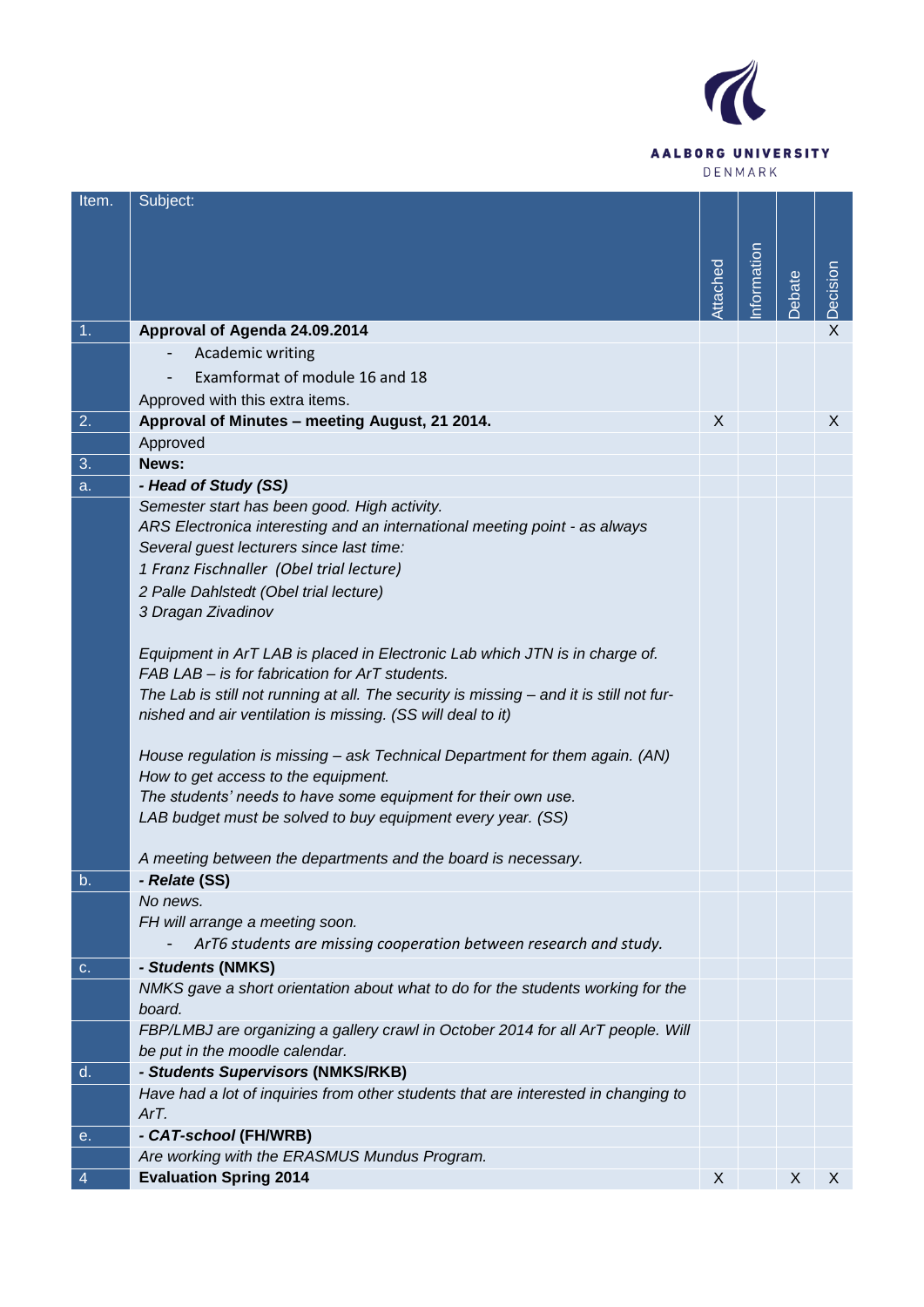

| Item. | Subject:                                                                                    |         |                  |       |         |
|-------|---------------------------------------------------------------------------------------------|---------|------------------|-------|---------|
|       |                                                                                             |         |                  |       |         |
|       |                                                                                             |         |                  |       |         |
|       |                                                                                             |         | nformation       |       |         |
|       |                                                                                             | ttached |                  | ebate | ecision |
|       |                                                                                             |         |                  |       |         |
|       | ArT2:                                                                                       |         |                  |       |         |
|       | Created Light Installation at Nibe Festival                                                 |         |                  |       |         |
|       | Be aware of the content for urban space - give it more attention -                          |         |                  |       |         |
|       | LÆSE referatet og giv et kort resume.                                                       |         |                  |       |         |
|       |                                                                                             |         |                  |       |         |
|       | Clearly agreements with external partners are necessary - and to inform the                 |         |                  |       |         |
|       | students of all these issues.                                                               |         |                  |       |         |
|       |                                                                                             |         |                  |       |         |
|       | Socializing at the semester start lacks.                                                    |         |                  |       |         |
|       |                                                                                             |         |                  |       |         |
|       | Try to increase the attendance rate. Large gap between Danish and Internation-              |         |                  |       |         |
|       | al students should be solved.                                                               |         |                  |       |         |
|       |                                                                                             |         |                  |       |         |
|       | Approved                                                                                    |         |                  |       |         |
|       | $ArT4$ :                                                                                    |         |                  |       |         |
|       | Postponed for next meeting. Waiting for student feedback.                                   |         |                  |       |         |
|       |                                                                                             |         |                  |       |         |
|       | ArT6:                                                                                       |         |                  |       |         |
|       |                                                                                             |         |                  |       |         |
|       | Is it OK for 6th semester to have a free topic? It is up to the ArT board to decide         |         |                  |       |         |
|       | for next 6 <sup>th</sup> semester, spring 2015. Notice that you cannot choose a free topic, |         |                  |       |         |
|       | and expect that the courses correspond to the content.                                      |         |                  |       |         |
|       |                                                                                             |         |                  |       |         |
|       | The semester evaluation report has to be signed by a student. (AN will send to              |         |                  |       |         |
|       | Morten Nielsen and ask for his approval).                                                   |         |                  |       |         |
|       |                                                                                             |         |                  |       |         |
|       | BA Education evaluation. Has to be compared with evaluations from the past                  |         |                  |       |         |
|       | years. To learn and expand. (WR)                                                            |         |                  |       |         |
|       |                                                                                             |         |                  |       |         |
|       | Has to be discussed at the next meeting.                                                    |         |                  |       |         |
|       | SS and AN will seek money for a 1-2 day meeting for the ArT Board at                        |         |                  |       |         |
|       | Klitgården - to discuss ArT.                                                                |         |                  |       |         |
| 5.    | <b>Kodex for Splitting of Groups (SS/FBP)</b>                                               | X       |                  |       |         |
|       | The proposal from SS/FBP and the comments from EAJ will be sent to the                      |         |                  |       |         |
|       | board members for commenting.                                                               |         |                  |       |         |
|       | (AN) No comments received. The proposal is hereby approved.                                 |         |                  |       |         |
| 6.    | Semester Themes (How strict and is it absolute or more of a guide line?)                    |         |                  | X     |         |
|       | (SS)                                                                                        |         |                  |       |         |
| 7.    | <b>Admission requirements at ArT. (LMBJ/NMKS)</b>                                           | X       | $\boldsymbol{X}$ |       | X       |
| 8.    | End of Year Exhibition (Needs, placement, time and regulations). (SS)                       |         |                  | X     |         |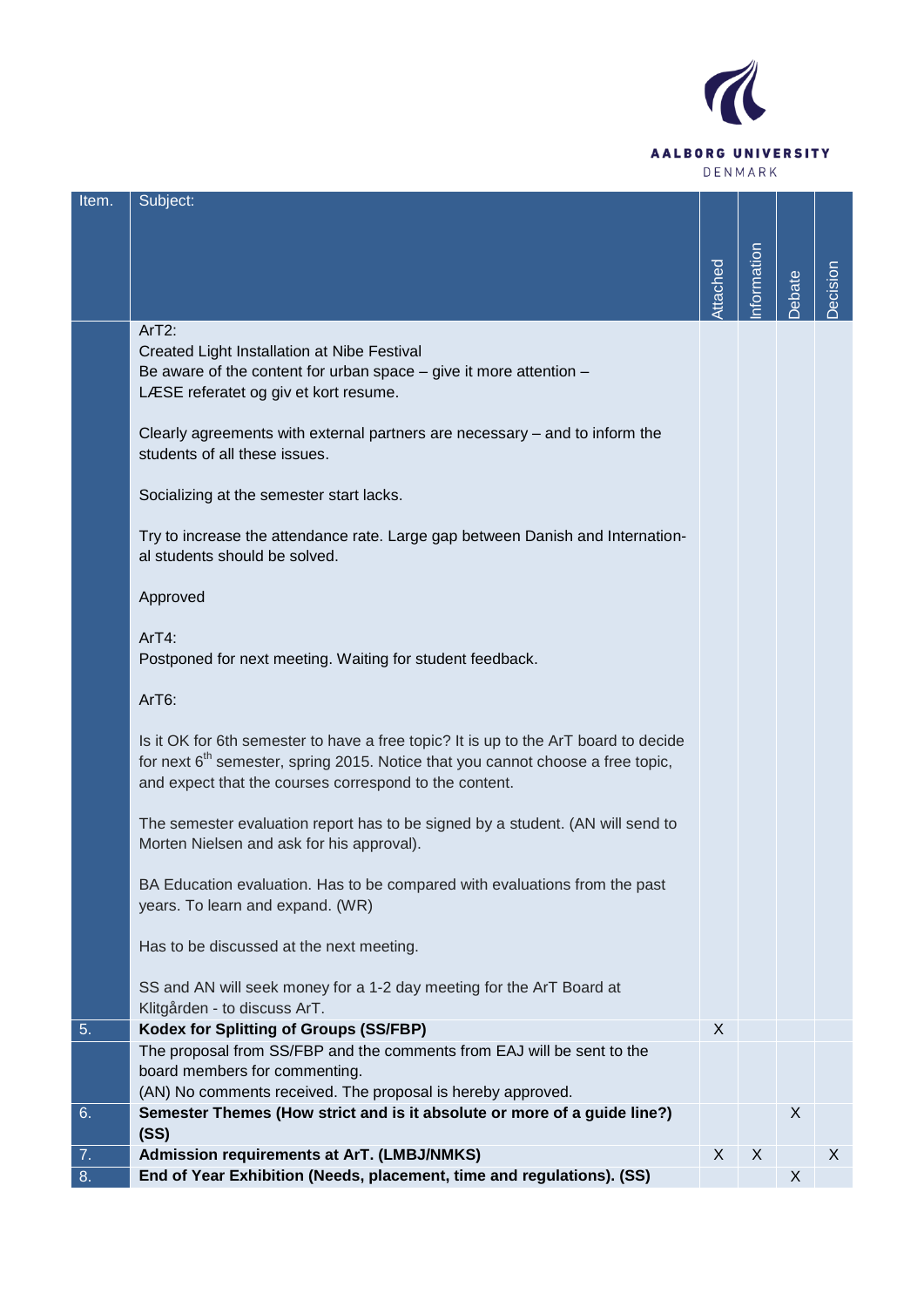

| Item. | Subject:                                                                                                                  |          |            |       |          |
|-------|---------------------------------------------------------------------------------------------------------------------------|----------|------------|-------|----------|
|       |                                                                                                                           |          |            |       |          |
|       |                                                                                                                           |          |            |       |          |
|       |                                                                                                                           |          |            |       |          |
|       |                                                                                                                           | Attached | nformation | ebate | Decision |
|       | Ask the semester coordinators to sort it out.                                                                             |          |            |       |          |
| 9.    | Semester Guides Fall 2014 (SS)                                                                                            | X        |            |       | X        |
|       | ArT1, ArT3 and ArT5                                                                                                       |          |            |       |          |
|       | The guides were discussed:                                                                                                |          |            |       |          |
|       |                                                                                                                           |          |            |       |          |
|       | ArT1: needed corrections mentioned in mail correspondence are made                                                        |          |            |       |          |
|       | ArT3 : needed corrections such as avoiding the repetition of psychogeography<br>mentioned in mail correspondence are made |          |            |       |          |
|       | ArT5: Discussion of what Participatory methods in Artistic and Academic Meth-                                             |          |            |       |          |
|       | odology V, should be about. Ståle answered that the shortening of lecture hours                                           |          |            |       |          |
|       | let him choose a practice-based and workshop like approach to the course.                                                 |          |            |       |          |
|       |                                                                                                                           |          |            |       |          |
|       | The guides should be formally and finally approved on the next Sn meeting Oct                                             |          |            |       |          |
|       | 30th                                                                                                                      |          |            |       |          |
| 10    | <b>Academic writing - Postponed to later meeting</b>                                                                      |          |            |       |          |
| 11    | Examformat Modul 16 and 18 - postponed                                                                                    |          |            |       |          |
|       | Is there a requirement for the number of pages students have to<br>read/ECTS Point? (SS) Postponed                        |          |            | X     |          |
| 12    | Positions needed at ArT next year (SS) Postponed                                                                          |          |            | X     |          |
| 13    | <b>Planning Spring 2015 (SS)</b>                                                                                          |          | X          | X     | X        |
|       | Semestercoordinators, Dates, International Studytrip Postponed                                                            |          |            |       |          |
|       | Theme at 6. semester (EAJ) Postponed                                                                                      | X        |            |       |          |
| 14    | <b>Privacy rules at AAU</b>                                                                                               |          | X          |       | X        |
|       | http://www.informationssikkerhed.aau.dk/regler/studerende/ Postponed                                                      |          |            |       |          |
| 15    | Items for next meeting (October 30th, 2014)                                                                               |          |            |       |          |
|       | Semester Themes (How strict and is it absolute or more of a guide                                                         |          |            |       |          |
|       | line?) (SS)                                                                                                               |          |            |       |          |
|       | <b>Admission requirements at ArT. (LMBJ/NMKS)</b><br>-                                                                    |          |            |       |          |
|       | <b>Semester evaluation Spring 2014 ArT4</b><br>-                                                                          |          |            |       |          |
|       | <b>Semester Guides Fall 2014</b><br>-                                                                                     |          |            |       |          |
|       | <b>Academic writing</b><br>-                                                                                              |          |            |       |          |
|       | <b>Exam format Modul 16 and 18</b><br>-                                                                                   |          |            |       |          |
|       | Is there a requirement for the number of pages students have to<br>-                                                      |          |            |       |          |
|       | read/ECTS Point (SS)                                                                                                      |          |            |       |          |
|       | Positions neede at ArT next year (SS)<br>-                                                                                |          |            |       |          |
|       | <b>Planning Spring 2015 (SS)</b><br>-                                                                                     |          |            |       |          |
|       | Semestercoordinators, Dates, International Studytrip<br>$\Omega$                                                          |          |            |       |          |
|       | Theme at 6. semester (EAJ)<br>$\Omega$                                                                                    |          |            |       |          |
|       | <b>Privacy rules at AAU</b>                                                                                               |          |            |       |          |
|       |                                                                                                                           |          |            |       |          |